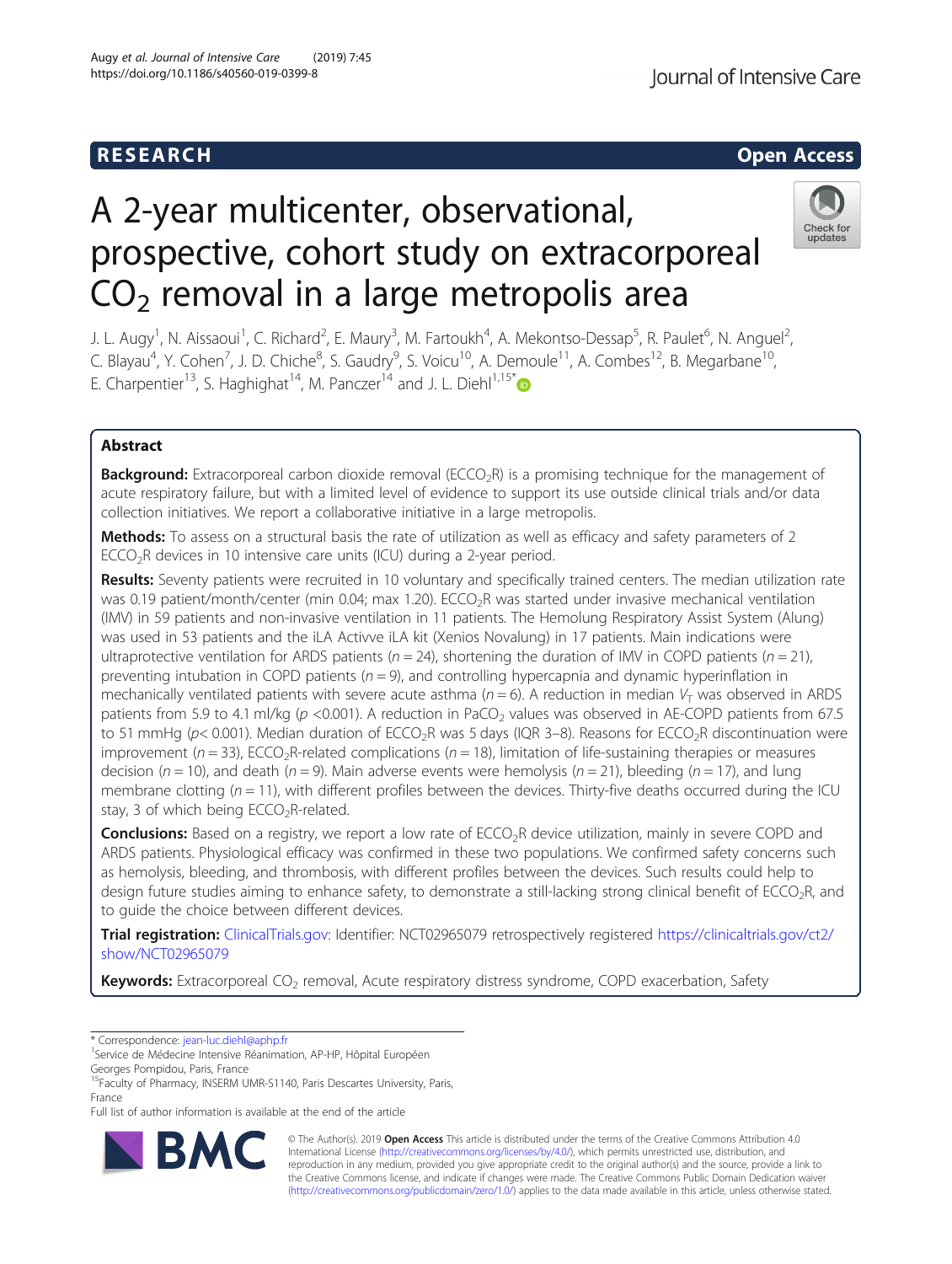### Introduction

Extracorporeal  $CO<sub>2</sub>$  removal (ECCO<sub>2</sub>R) is potentially a major therapeutic breakthrough in critical care [\[1](#page-6-0), [2](#page-6-0)]. The two main conditions that could benefit from this technique are acute respiratory distress syndrome (ARDS) and very severe acute exacerbations of chronic obstructive pulmonary disease (AE-COPD). The main objective of  $ECCO<sub>2</sub>R$  in ARDS is to implement an ultraprotective invasive mechanical ventilation (IMV) strategy, mainly by decreasing the tidal volume (from the usually recommended value of 6 ml/kg (predicted body weight) to a value of  $3-4$  $3-4$  ml/kg)  $[3-8]$  $[3-8]$  $[3-8]$ , and including as complementary options a rise in positive end-expiratory pressure (PEEP) as well as a diminution in respiratory rate [\[9](#page-6-0)]. The goals in AE-COPD are to prevent tracheal intubation and to shorten IMV duration [\[10](#page-6-0)–[14\]](#page-6-0). Corresponding physiological respiratory benefits have been demonstrated, at the price however of hemolytic, hemorrhagic, and thrombotic complications [\[1](#page-6-0), [2](#page-6-0), [15](#page-6-0)]. Awaiting the results of current or planned RCTs, it has been suggested to use  $ECCO<sub>2</sub>R$  within clinical trials and/ or to contribute to data registries [\[1,](#page-6-0) [2](#page-6-0), [15,](#page-6-0) [16\]](#page-6-0).

Accordingly, within the great Paris area, the use of the  $ECCO<sub>2</sub>R$  as part of the current care was rigorously organized. As a result of a referral, a report (supported by a clinician's interviews and by a systematic analysis of the literature) was released in June 2014 by an institutional Agency for Health Technology Assessment attached to the Assistance Publique–Hôpitaux de Paris (AP-HP) [[17\]](#page-6-0). The main recommendations were to establish a working group led by clinicians able to give a scientific opinion on the appropriateness of the  $ECCO<sub>2</sub>R$  activity, to authorize the use of  $ECCO<sub>2</sub>R$  in selected voluntary centers, to organize a systematic recording of the activity on an individual basis, and to reassess periodically the  $ECCO<sub>2</sub>R$  activity (on the basis of the available literature and of results of records). The project was supported by the Office of Technology Transfer and Partnerships Industrialists of the AP-HP and by the Institutional Pharmacy Agency (AGEPS). Test markets were concluded by the AGEPS with industrial firms, with a strict follow-up of the orders. We here report our initial experience based on the first 70 patients included in the corresponding registry.

### Methods

## Ethical and regulatory aspects

The study was approved by the Ethical Committee of the French Intensive Care Society and by the "Comité consultatif sur le traitement de l'information en matière de recherche dans le domaine de la santé," a governmental committee on the use of information in the health domain. The study was registered on [ClinicalTrials.gov](http://clinicaltrials.gov): Identifier: NCT02965079. A written information form

was given and orally explained to patients or proxies, who had the possibility to decline the utilization of data.

#### Patient population and general organization

Patients were prospectively recruited during a 2-year period in 10 voluntary centers in Paris and its suburb. Initial training on how to operate devices was provided by the firms to nurses and medical teams in each center before any utilization. New training sessions were regularly organized, as requested by medical teams. Clinicians were asked to fill a dedicated form for each  $ECCO<sub>2</sub>R$  patient and to strictly follow user's guides developed by the firms.

#### ECCO2R management

Two devices, Hemolung Respiratory Assist System (Alung Technologies, Pittsburgh, USA) and iLA Activve iLA kit (Xenios Novalung, Heilbronn, Germany), were used during the period. The vascular access was achieved by mean of a specific double-lumen 15.5-Fr veno-venous catheter (either right jugular or femoral site) for the Hemolung device and by mean of doublelumen 18 Fr (right jugular site) or 24 Fr (femoral site) for the iLa Activve system, using Novaport Twin (18, 22, or 24 Fr) catheters (Xenios Novalung, Heilbronn, Germany). Extracorporeal blood flow rates are generally comprised between 350 and 550 ml/min for the Hemolung system and between 500 ml/min and 1500 ml/min for the iLa Activve system. The sweep gas flow was adjusted for controlling hypercapnia, for achieving protective or ultraprotective ventilation, and for unloading the respiratory muscles depending on the indications for  $ECCO<sub>2</sub>R$  and on the clinical courses of the patients. All patients were treated by continuous intravenous infusion of unfractionated heparin and monitored by serial measurements of anti-Xa activity, with a therapeutic range between 0.3 and 0.6 IU/ml.

#### Data collection

The individual dedicated form included the following information: baseline characteristics, indication for  $ECCO<sub>2</sub>R$ , type of  $ECCO<sub>2</sub>R$  device, type and site of venovenous  $ECCO<sub>2</sub>R$  catheter, type of ventilatory support, concomitant treatments, adverse events (AE) and serious adverse events (SAE), reason for  $ECCO<sub>2</sub>R$  discontinuation, and respiratory and general follow-up until ICU discharge or death.

#### Endpoints

The primary outcome was the number of patients treated by  $ECCO<sub>2</sub>R$  per month and per center during the 2-year study period. Based mainly on the annual number of ARDS and AE-COPD admissions, a recruitment of 200 patients (100 patients per year) was roughly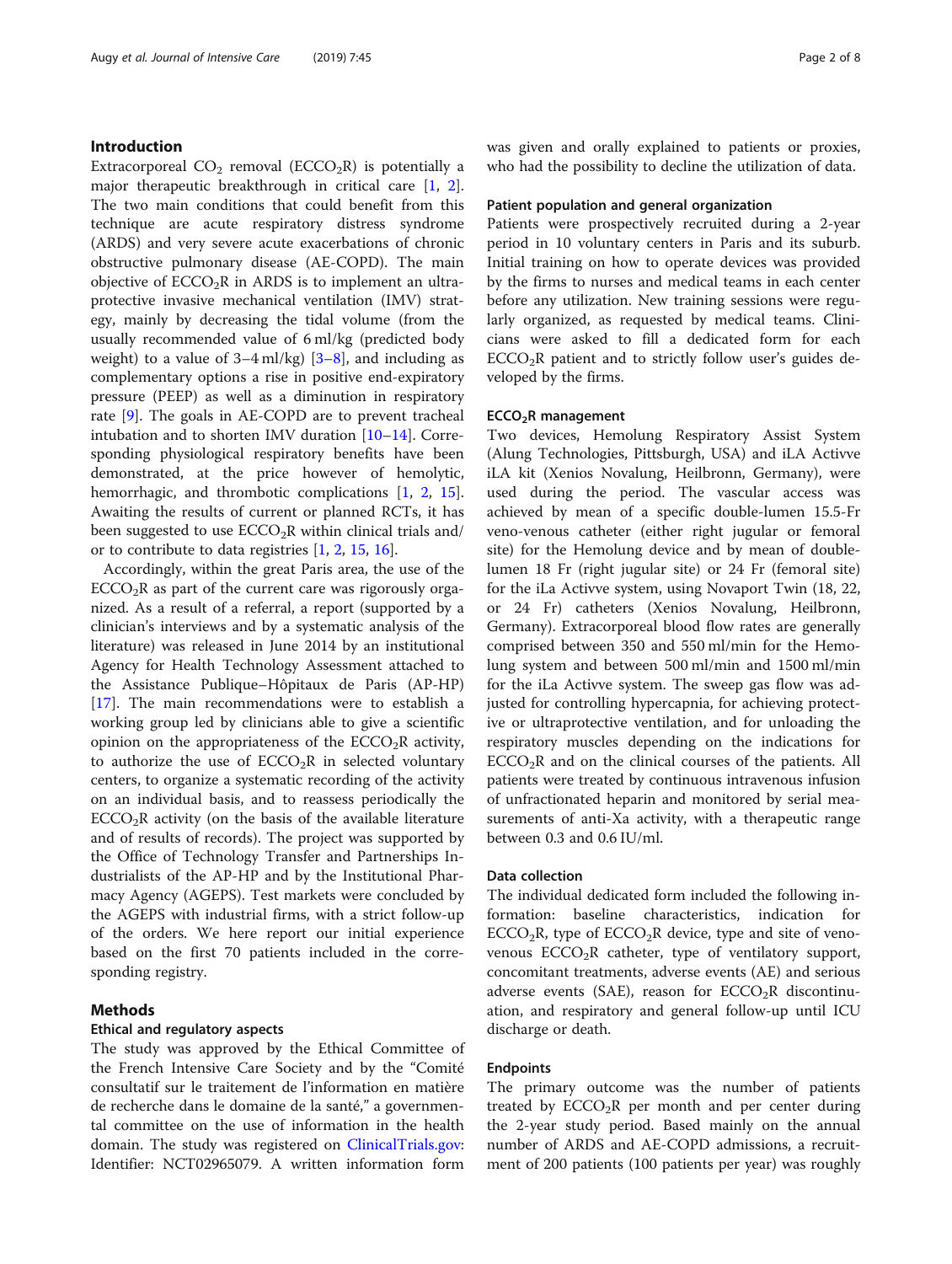anticipated. Secondary endpoints were related to  $ECCO<sub>2</sub>R$  physiological efficacy (based mainly on respiratory assessment after 24 h of use) and safety, length of mechanical ventilation, and ICU and hospital survival. Main safety endpoints were defined as follows: bleeding deemed as clinically significant by clinicians; biological hemolysis defined by a serum-free hemoglobin level higher than 100 mg/l; clinical hemolysis when associated to jaundice, hemoglobinuria, or impaired renal function; thrombosis, membrane clotting, and catheter infection. Clinically significant bleeding was defined by the need of RBC transfusion, whatever the number of RBC units, and/or need to stop continuous intravenous unfractionated heparin infusion, and/or need of surgery or any interventional procedure to control bleeding, and/or association to hemodynamic instability. Membrane clotting was defined as apparent membrane clotting after a daily visual inspection or suspected massive membrane clotting leading to  $ECCO<sub>2</sub>R$  cessation and further confirmed by analysis of the circuit.

#### Statistical analyses

The primary outcome is reported as median and extreme values. Other continuous variables are reported as median (interquartile range) (IQR) and categorical variables are reported as count and proportion. Categorical variables were compared using the Fisher exact test. Between-group comparisons of continuous variables were performed using the chi-square test. All analyses were made on R software (R version 3.3.2). All  $p$  values less than 0.05 were considered significant.

#### Results

Seventy patients were treated by  $ECCO<sub>2</sub>R$  during the 2year study period. Median monthly utilization rate by center was 0.19 patients (min 0.04; max 1.2). During the period, the median ICU admission rates of ARDS and AE-COPD patients were 8.16 (min 5.00; max 9.91) and 2.19 (min 1.50; max 6.79), respectively. Fifty-three patients were treated with the Hemolung device and 17 with the iLA Activve device.

Baseline demographic characteristics of the patients are reported in Table 1. The severity of patients at ICU admission was assessed by a median SAPS II of 43 (35– 45). Main indications for  $ECCO<sub>2</sub>R$  were ultraprotective ventilation in 24 (34%) ARDS patients; shortening the duration of IMV in 21 (30%) COPD patients; preventing intubation in 9 (13%) COPD patients who failed non-invasive ventilation (NIV); and controlling hypercapnia and dynamic hyperinflation in mechanically ventilated patients with severe acute asthma ( $n = 6$ ; 9%). Etiology of ARDS was pneumonia in 19 patients, acute exacerbation of interstitial lung diseases in 3, lung toxicity of chemotherapy in 1, and smoke inhalation in 1. Table [2](#page-3-0)

#### Table 1 Baseline characteristics of the population

| <b>EXPLC F</b> Dasching Gridiacteristics of the population |                  |
|------------------------------------------------------------|------------------|
| Age (years)                                                | $65(61 - 74)$    |
| Male patients                                              | 41 (59%)         |
| BMI (kg/m <sup>2</sup> )                                   | 25.3 (22.0-32.3) |
| Comorbidities                                              |                  |
| Chronic respiratory disease                                | 30 (43%)         |
| Chronic cardiac disease                                    | 11 (16%)         |
| Chronic kidney disease                                     | 8 (11%)          |
| <b>Diabetes</b>                                            | 12 (17%)         |
| <b>SAPS II</b>                                             | 43 (35-45)       |
| рH                                                         | 7.28 (7.22-7.32) |
| PaCO <sub>2</sub> (mmHg)                                   | 64 (56-73)       |
| $V_T$ (ml/kg PBW)                                          | $6.2$ (5.9-7.9)  |
| Respiratory setting                                        |                  |
| <b>IMV</b>                                                 | 59 (84%)         |
| <b>NIV</b>                                                 | 11 (16%)         |
| Concomitant treatments                                     |                  |
| Vasopressors                                               | 27 (39%)         |
| Renal replacement therapy                                  | 8 (11%)          |
| Neuromuscular blockade                                     | 37 (53%)         |
| Steroids                                                   | 16 (23%)         |
| Prone positioning                                          | 4 (6%)           |

Results are expressed as median (IQR) for continuous variables and count and proportion for categorical variables

Abbreviations: BMI body mass index, SAPS Simplified Acute Physiology Score,  $V<sub>T</sub>$  tidal volume, PBW predicted body weight, IMV invasive mechanical ventilation, NIV non-invasive ventilation

indicates baseline demographics in the two main indications: ARDS and AE-COPD. Other 10 indications were acute exacerbation of interstitial lung disease without ARDS criteria ( $n = 2$ ), bronchiolitis ( $n = 2$ ), bridge to lung transplantation, post-extubation laryngeal edema, unilateral pneumonia, malignant tracheal obstruction, acute exacerbation of chronic restrictive pulmonary disease, and difficult IMV weaning outside chronic respiratory insufficiency  $(n = 1$  each). Nineteen patients (11 ARDS and 8 AE-COPD) were treated by  $ECCO<sub>2</sub>R$  as part of a registered interventional clinical trial.

The median time between ICU admission and ECCO<sub>2</sub>R initiation was 3 days  $[1-9]$  $[1-9]$  $[1-9]$  $[1-9]$  $[1-9]$ . For IMV patients, the median IMV duration before  $ECCO<sub>2</sub>R$  initiation was 2 days  $[1-5]$  $[1-5]$  $[1-5]$  $[1-5]$  $[1-5]$ . Table [3](#page-4-0) indicates the technical settings and medical conditions in relation to the two medical devices.

Table [2](#page-3-0) indicates the changes in ventilator parameters at day 1 after starting  $ECCO<sub>2</sub>R$  in AE-COPD and ARDS patients. A significant reduction in median  $V<sub>T</sub>$  was observed in ARDS patients from 5.9 to 4.1 ml/kg (predicted body weight, PBW), in line with an ultra-protective ventilation strategy. A significant reduction in  $PaCO<sub>2</sub>$  values was observed in AE-COPD patients.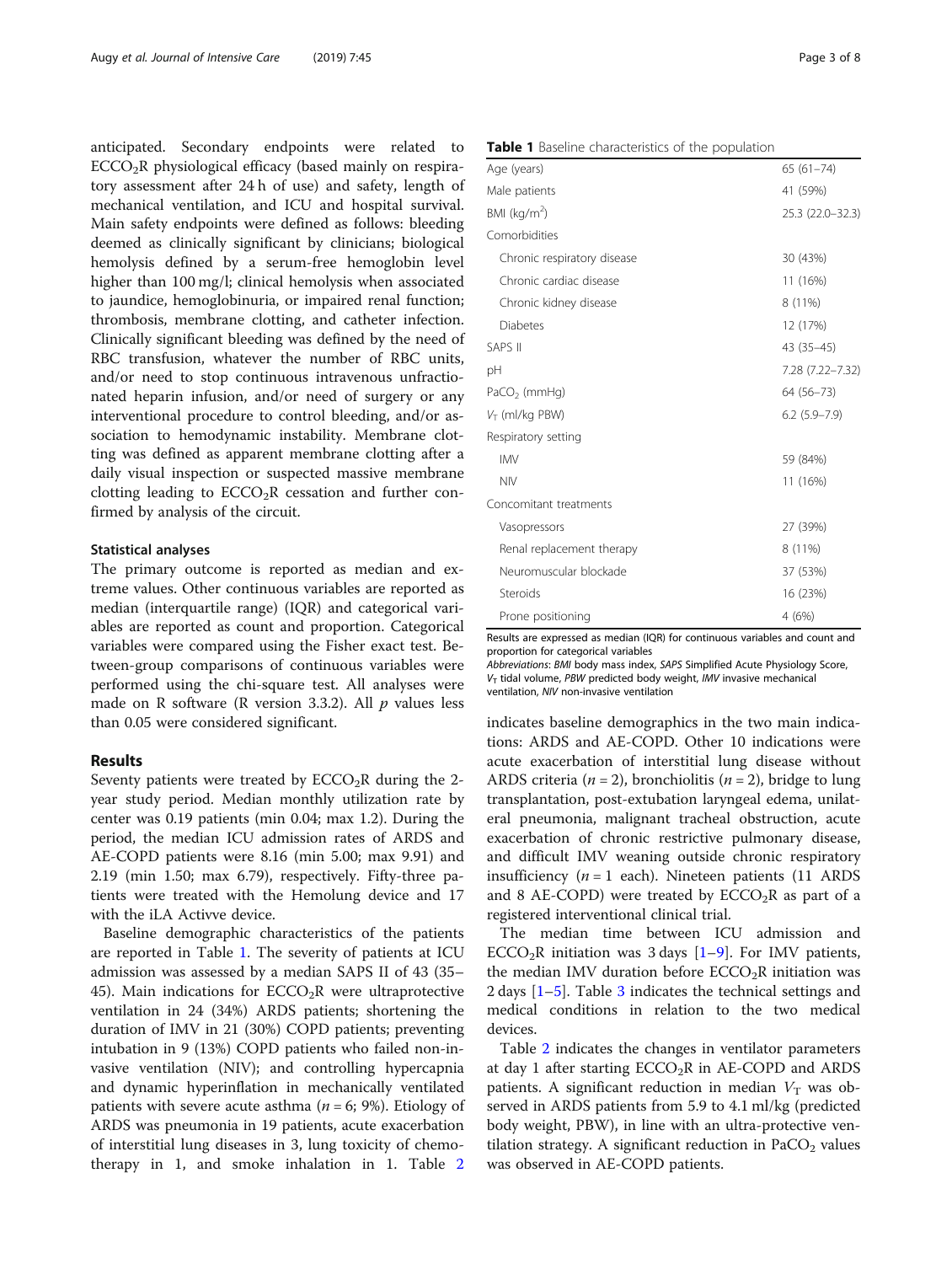#### <span id="page-3-0"></span>Table 2 Demographics, ventilator course, and clinical course according to the two main indications of ECCO<sub>2</sub>R

|                                                                            | $AE-COPD (n = 30)$ | ARDS $(n = 24)$     |
|----------------------------------------------------------------------------|--------------------|---------------------|
| Age (years)                                                                | 66 (61-72)         | 66 (63-77)          |
| Male: n (%)                                                                | 12 (40%)           | 17 (71%)            |
| FEV1 (L)                                                                   | $0.97(0.69 - 1.2)$ | <b>NA</b>           |
| FEV1 (%)                                                                   | 35% (29.5-53)      | <b>NA</b>           |
| $PaO2/FiO2$ (mmHg)                                                         | <b>NA</b>          | 131 (100-190)       |
| SAPS II:                                                                   | $36(32 - 50)$      | 48 (43-62)          |
| Use of vasopressors: $n$ (%)                                               | 10 (33%)           | 14 (58%)            |
| Type of ventilatory support                                                |                    |                     |
| IMV: $n$ (%)                                                               | 21 (70%)           | 24 (100%)           |
| NIV: $n$ (%)                                                               | $9(30\%)$          | <b>NA</b>           |
| IMV settings before ECCO <sub>2</sub> R:                                   |                    |                     |
| $V_T$ (ml/kg PBW)                                                          | $8.0(7.8-8.1)$     | $5.9(5.5-6.0)$      |
| Applied PEEP (cmH <sub>2</sub> O)                                          | $0(0-0)$           | $10(5-15.5)$        |
| $FiO2$ (%)                                                                 | $35(30-38)$        | 60 (50-70)          |
| Measured parameters<br>under IMV before ECCO <sub>2</sub> R:               |                    |                     |
| Plateau pressure (cmH <sub>2</sub> O)                                      | <b>NA</b>          | $28(27-29)$         |
| Total PEEP (cmH <sub>2</sub> O)                                            | $9(7-11)$          | <b>NA</b>           |
| pH                                                                         | 7.30 (7.25-7.32)   | 7.24                |
| $PaCO2$ (mmHg)                                                             | 67.5 (60.75-73.25) | 58.0 (48.0-65.0)    |
| ECCO <sub>2</sub> R device                                                 |                    |                     |
| iLa Activve: n (%)                                                         | 5 (17%)            | 6 (25%)             |
| Hemolung: n (%)                                                            | 25 (83%)           | 18 (75%)            |
| IMV settings and measured parameters<br>at day 1 after starting $ECCO2R$ : |                    |                     |
| $V_T$ (ml/kg PBW)                                                          | 7.98 (7.70-8.10)   | 4.1 $(3.9 - 4.8)^*$ |
| pH                                                                         | 7.39 (7.26-7.42)*  | 7.31 (7.24–7.36)**  |
| $PaCO2$ (mmHg)                                                             | 51.0 (45.5-56.0)*  | 51.0 (44.5-55.7)    |
| $ECCO2R$ duration (days):                                                  | $6.5(3.25-8)$      | $4(2-6)$            |
| IMV duration (days)                                                        | 10 (4.75 - 15.25)  | $8.5(5.5 - 14.25)$  |
| Course of ventilator support                                               |                    |                     |
| IMV weaning success (IMV patients)                                         | 16 (76%)           | 7 (29%)             |
| Intubation (NIV patients)                                                  | $1(11\%)$          | <b>NA</b>           |
| Mortality: n (%)                                                           | 10 (31%)           | 17 (71%)            |
| Linked to ECCO <sub>2</sub> R                                              | 2(7%)              | 1(4%)               |

Results are expressed as median (IQR) for continuous variables and count and proportion for categorical variables

Abbreviations: FEV1 forced expiratory volume in 1 s, BMI body mass index, SAPS Simplified Acute Physiology Score, IMV invasive mechanical ventilation, NIV noninvasive ventilation,  $V<sub>T</sub>$  tidal volume, PBW predicted body weight, PEEP positive end-expiratory pressure

 $*p$  < 0.01 as compared to values before ECCO<sub>2</sub>R

 $**p < 0.05$  as compared to values before ECCO<sub>2</sub>R

Median ECCO<sub>2</sub>R duration was 5 days  $[3-8]$  $[3-8]$  $[3-8]$  without difference between the two medical devices ( $p = 0.812$ ). Main reasons for  $ECCO<sub>2</sub>R$  discontinuation were improvement in clinical condition in 33 patients,  $ECCO<sub>2</sub>R$ -related adverse events in 18 patients, limitation of life-sustaining therapies or measures decision in 10 patients, and death in 9 patients (Table [4\)](#page-4-0). No patient among the 33 patients who weaned from  $ECCO<sub>2</sub>R$  because of improvement died in ICU. Twenty-eight patients among the 59 under IMV when starting  $ECCO<sub>2</sub>R$ were weaned from IMV. Among the 11 patients under NIV when starting  $ECCO<sub>2</sub>R$ , 1 needed to be intubated and 5 were successfully weaned from NIV. There was no transition to ECMO for any patient. Thirty-five patients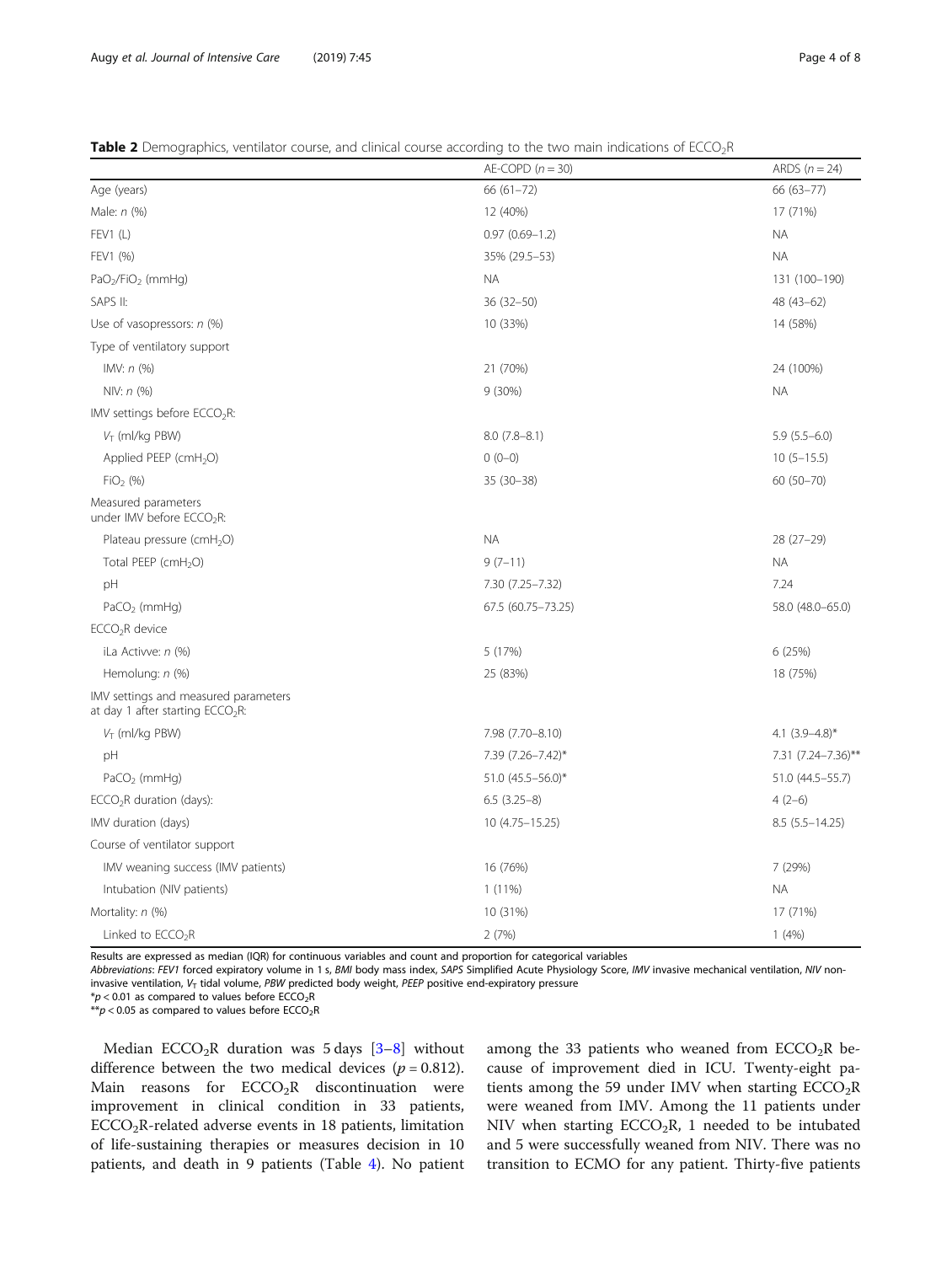| the use of the two medical devices |                   |                        |  |
|------------------------------------|-------------------|------------------------|--|
|                                    | $n = 53$ $n = 17$ | Hemolung iLa Activve p |  |
| Catheter size: n (%)               |                   |                        |  |
| 15.5F                              | 53 (100)          |                        |  |
| 18 F                               |                   | 9(53)                  |  |
| 24 F                               |                   | 8(47)                  |  |

Canula site:  $n$  (%) 0.539

Respiratory support:  $n$  (%) 0.895 IMV 44 (83) 15 (88) NIV 9 (9) 2 (6)

Right internal jugular vein 32 (60) 9 (53) Femoral vein 21 (40) 8 (47)

<span id="page-4-0"></span>Table 3 Technical settings and medical conditions according to

| $ECCO2R$ duration (days)              | $5(3-8)$ | $5(3-9)$ | 0.812 |
|---------------------------------------|----------|----------|-------|
| Number of membrane lung per patient 1 |          |          |       |

Results are expressed as count and proportion for categorical variables

died in the ICU. In-hospital mortality was 51.5% (36 deceased patients, 6 missing data mainly due to transfer to another institution). Three deaths were judged as  $ECCO<sub>2</sub>R-related by chinicians in charge (2 intra-cranial)$ bleedings without heparin overdosing and 1 cardiac tamponade following a right jugular vein catheterization).

At least one  $ECCO<sub>2</sub>R$ -related adverse event was reported in 38 patients (Table 5). Hemolysis was reported in 21 patients all treated with the Hemolung device and led to  $ECCO<sub>2</sub>R$  discontinuation in 6 patients. Lung membrane clotting was reported in 11 patients leading to  $ECCO<sub>2</sub>R$  discontinuation in 6. Clinically significant bleeding was reported in 17 patients, 7 of whom needed RBC transfusion and 3 needed specific treatments (catheter-selective embolization in 3, with a further need for

Table 4 Clinical course after ECCO2R initiation depending on the initial ventilatory support

| Type of ventilatory support when starting $ECCO2R$ | IMV      | <b>NIV</b> |
|----------------------------------------------------|----------|------------|
| n (%)                                              | 59 (84%) | 11 (16%)   |
| Reasons for stopping $ECCO2R$                      |          |            |
| Success                                            | 28 (47%) | 5 (45%)    |
| Adverse events                                     | 17 (29%) | 1(9%)      |
| Transition to FCMO                                 | $0(0\%)$ | $0(0\%)$   |
| Death                                              | 7 (12%)  | 2(18%)     |
| Limitation of life-sustaining<br>therapy decision  | 7 (12%)  | 3(27%)     |
| IMV weaning                                        | 28 (47%) | NА         |
| NIV weaning                                        | ΝA       | 5 (45%)    |
| Tracheal intubation                                | ΝA       | 1(9%)      |
| In-ICU mortality                                   | 27 (46%) | 7 (64%)    |

Results are expressed as count and proportion for categorical variables

Abbreviations: IMV invasive mechanical ventilation, NIV non-invasive ventilation

Table 5 ECCO<sub>2</sub>R-related adverse events

| n(%)                              | Hemolung<br>$n = 53$ | iLa Activve<br>$n = 17$ | р       |
|-----------------------------------|----------------------|-------------------------|---------|
| Catheterization failure           | 2(4)                 | 1(4)                    | 1       |
| Biological hemolysis              | 15 (28)              | 0(0)                    | 0.033   |
| Clinically significant hemolysis  | 6(11)                | 0(0)                    | 0.147   |
| Bleeding                          | 16 (30)              | 1(6)                    | 0.042   |
| Membrane clotting                 | 4(8)                 | 7(41)                   | < 0.001 |
| Catheter infection                | 0(0)                 | 1(6)                    | 0.075   |
| Device malfunction                | 4(8)                 | 2(12)                   | 0.638   |
| ECCO <sub>2</sub> R-related death | 3(6)                 | 0(0)                    | 0.316   |
|                                   |                      |                         |         |

Results are expressed as counts and proportions. Biological hemolysis was defined by at least one measurement of serum-free hemoglobin higher than 100 mg/l without clinically significant hemolysis

surgery in 1). Bleeding was the reason for  $ECCO<sub>2</sub>R$  discontinuation in 6 patients.

Device malfunction leading to  $ECCO<sub>2</sub>R$  discontinuation was reported in 6 patients. Software was involved in 3 of the 4 Hemolung malfunctions, 1 malfunction being not investigated. Air in the circuit was reported in 2 patients treated with the iLa Activve device.

#### **Discussion**

Our study describes a collaborative institutional multicenter process for implementation of new  $ECCO<sub>2</sub>R$ medical devices in a large metropolis area, with the aim to establish a registry, in accordance with national recommendations [\[16](#page-6-0)]. Despite a low rate of utilization, mainly in COPD and ARDS patients, we were able to report a confirmed physiological efficacy and different safety profiles between the devices.

Primary end-point was the rate of utilization during a first 2-year period. We report a low rate of use, predominantly in AE-COPD and ARDS patients, with a maximal value of 1.2 patients/month/center. Altogether,  $ECCO<sub>2</sub>R$ was used in less than 2% of ARDS and AE-COPD patients during the corresponding period. Such a result is in line with a previous national survey in 239 ICUs and probably illustrates the lack of formally demonstrated strong outcome benefit of such expensive medical devices [[18](#page-7-0)]. Nevertheless, our study is one of the largest  $ECCO<sub>2</sub>R$  multicenter initiatives and permitted to confirm and/or to extend efficacy and safety information as well as to introduce  $ECCO<sub>2</sub>R$  as a therapeutic option in selected centers.

As expected, we report a preferential  $ECCO<sub>2</sub>R$  use in ARDS and AE-COPD patients. Contrary to other reports, we observed a higher number of AE-COPD patients as compared to ARDS patients, most of them being treated by  $ECCO<sub>2</sub>R$  while on IMV [[6,](#page-6-0) [18](#page-7-0)]. Interestingly, we observed that  $ECCO<sub>2</sub>R$  was used, as the third main indication, in acute severe asthma patients while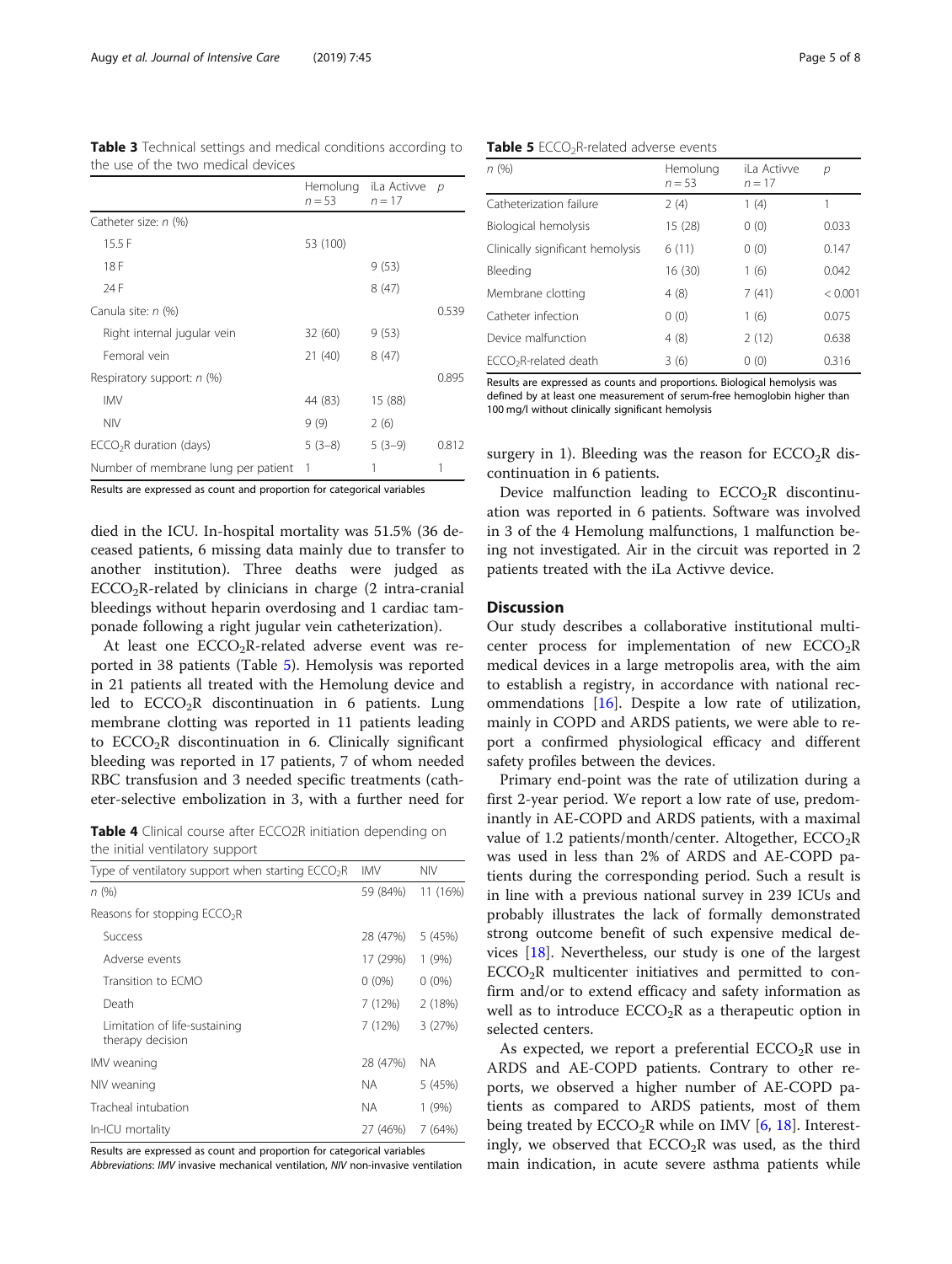The physiological efficacy of  $ECCO<sub>2</sub>R$  was confirmed by the respiratory parameters observed at day 1. A significant reduction in median  $V<sub>T</sub>$  was observed in ARDS patients from 5.9 to 4.1 ml/kg (PBW); in line with an ultra-protective ventilation strategy. However, our results are limited by the lack of systematic recordings of respiratory rate and plateau pressure after initiation of  $ECCO<sub>2</sub>R$  in ARDS patients. As a consequence, we cannot precisely address these additional components of an ultraprotective ventilation strategy. A significant reduction in  $PaCO<sub>2</sub>$  values was observed in AE-COPD patients, with no modification in median  $V_T$ . No systematic assessment of dynamic hyperinflation and/or work of breathing was planned in the study and accordingly recorded in the dedicated form, and no specific recommendations were made for respiratory setting adjustments under  $ECCO<sub>2</sub>R$ , so we cannot indicate to what extent improvements in such important parameters were also observed in AE-COPD patients. The median  $ECCO<sub>2</sub>R$ duration was of 5 days whatever the device, which is less than the maximal duration of use indicated by the firms.

We observed a 50% ICU mortality rate. Such a high mortality rate could be explained by the inclusion of very severe patients (as illustrated by the number of limitation of life-sustaining therapies or measure decisions), by the inclusion of patients with very severe conditions outside the main  $ECCO<sub>2</sub>R$  indications (possibly of poorer prognosis), and by a learning curve in the majority of the centers, therefore possibly minimizing  $ECCO<sub>2</sub>R$  benefits. The number of limitation of life-sustaining therapies or measure decisions could be explained mainly by the inclusion of ARDS patients, in which such decisions are frequent during the course of the disease [\[22](#page-7-0)]. Another explanation for the observed high mortality rate could be the lack of inclusion of trauma patients in the ARDS group. Indeed, trauma is a condition generally associated with a better short-term prognosis than for other ARDS etiologies [\[23\]](#page-7-0). We observed 3 (4%)  $ECCO<sub>2</sub>R$ -related deaths, which seemhigher than in previous reports [[6,](#page-6-0) [8,](#page-6-0) [24\]](#page-7-0) and higher than the treatment-related mortality hypothesis retained in a physiological precision medicine study, aiming to identify the best ARDS candidates for inclusion in a randomized trial on ultra-protective ventilation [[25\]](#page-7-0).

Bleeding was reported in 17 (24%) patients, more frequently associated with the Hemolung device, despite a similar heparin regimen. One explanation could be a more frequent occurrence of an acquired

Willebrand disease, as recently suggested with the Hemolung device [[26](#page-7-0)]. Further studies are needed to explore such a hypothesis. Such results also highlight the need to optimize an anticoagulation regimen in ECCO2R patients. Membrane clotting was more frequently reported with the iLA Activve and led to  $ECCO<sub>2</sub>R$  discontinuation in nearly half of the cases. It seems possible that the higher rate of membrane clotting could be explained by easier membrane visualization for the iLA Activve circuit. Biological hemolysis was reported only in patients treated with the Hemolung device. An explanation could be in link with the different configuration of the devices, with different velocity profiles in pumps and membranes. The lack of pressure monitoring could also be involved, since very negative drainage pressures could have been more easily detected with the iLA Activve device. However, the clinical signification of a pure biological hemolysis as defined in the study remains to be established, especially if transient. Nevertheless, there was also a trend to more frequent clinical hemolysis in patients treated with the Hemolung device.

The limits of the study are those of a register, with differences between centers according to indications, learning curves, and frequency of utilization. Indeed, there were no precisely defined criteria for  $ECCO<sub>2</sub>R$  initiation, outside the general proposal of initiating  $ECCO<sub>2</sub>R$  for achieving ultraprotective ventilation in ARDS patients and to prevent NIV failure or to shorten the duration of intubation in AE-COPD patients. There were a higher number of patients treated with the Hemolung device, which was available prior to the iLA Activve device. Since the choice between devices was not randomized, any comparisons between devices must be considered with caution. Indications outside ARDS, AE-COPD, and asthma were too scarce to infer valuable conclusions (even preliminary) about the efficacy of  $ECCO<sub>2</sub>R$  in such settings.

#### Conclusion

We report the feasibility of an  $ECCO<sub>2</sub>R$  registry in a large metropolis area. Based on the first 70 patients, we report a lower than expected rate of  $ECCO<sub>2</sub>R$  device utilization, mainly in severe COPD and ARDS patients. Physiological efficacy was confirmed in these two populations. We also confirmed safety concerns such as hemolysis, bleeding, and thrombosis with different profiles between the devices. Our results could help to design future studies aiming to enhance safety, to demonstrate a still-lacking strong clinical benefit of  $ECCO<sub>2</sub>R$ , and to guide the choice between the different devices. In the meantime, use of  $ECCO<sub>2</sub>R$  should be limited to clinical trials and/or registries, due to an uncertain benefit-risk ratio.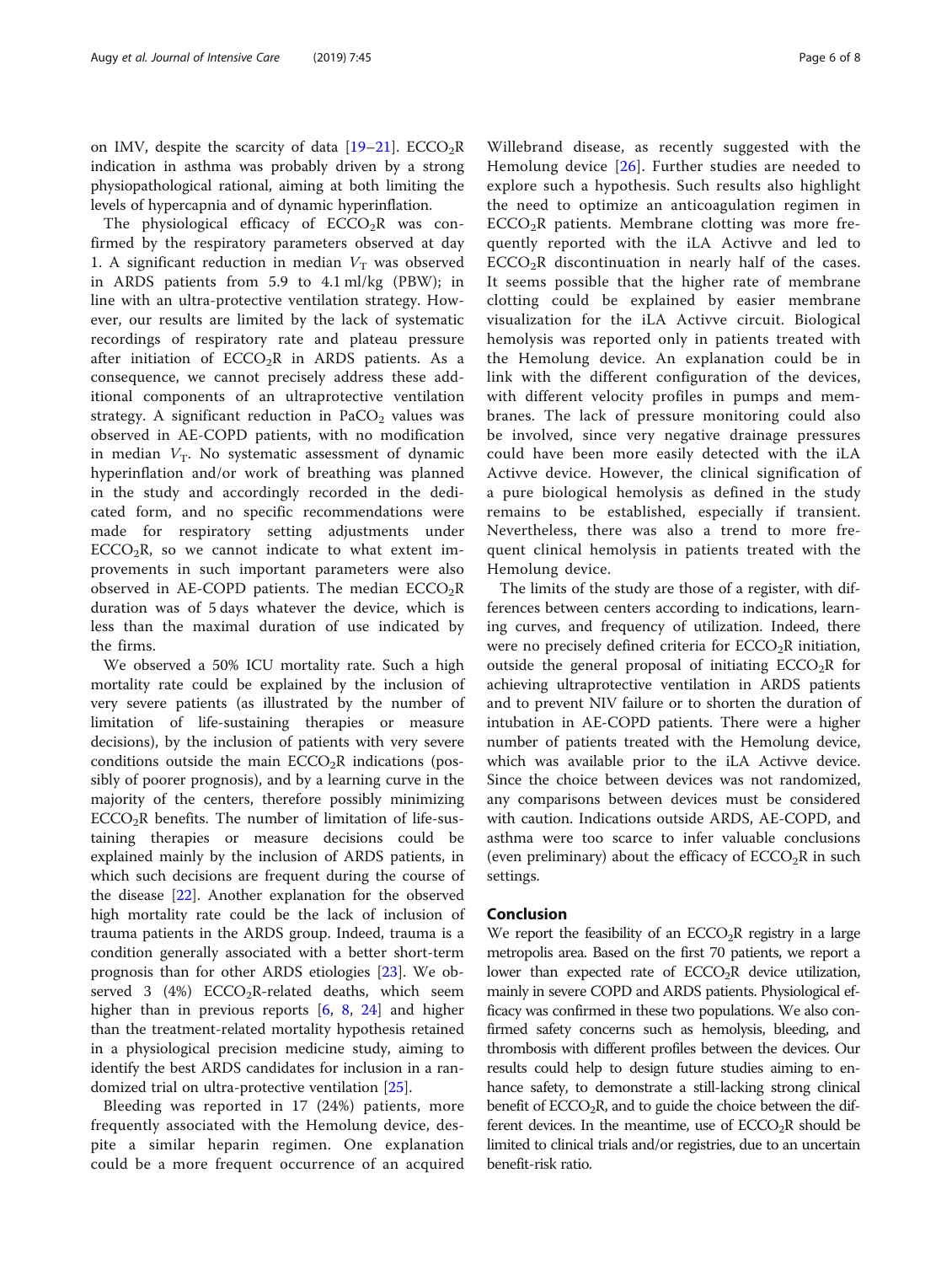#### <span id="page-6-0"></span>Abbreviations

AE-COPD: Chronic obstructive pulmonary disease acute exacerbation; AE: Adverse event; AGEPS: Assistance Publique–Hôpitaux de Paris Institutional Pharmacy Agency; AP-HP: Assistance Publique–Hôpitaux de Paris; ARDS: Acute respiratory distress syndrome; CO<sub>2</sub>: Carbon dioxide; COPD: Chronic obstructive pulmonary disease; ECCO<sub>2</sub>R: Extracorporeal carbon dioxide removal; ECMO: Extracorporeal membrane oxygenation; ICU: Intensive care unit; IMV: Invasive mechanical ventilation; IQR: Interquartile range; NIV: Non-invasive ventilation; PaCO<sub>2</sub>: Carbon dioxide arterial pressure; PBW: Predicted body weight; PEEP: Positive end-expiratory pressure; RBC: Red blood cells; RCT: Randomized clinical trial; SAE: Serious adverse event; SAPS II: Simplified acute physiology score II;  $V_T$ : Tidal volume; Xa: Clotting factor X activated

#### Acknowledgements

Not applicable.

#### Authors' contributions

JLD, CR, EM, MF, AMD, JDC, SG, AC, BM, EC, SH, and MP contributed to the study design. JLA, NA, RP, NA, CB, YC, SV, AD, JLD, CR, EM, MF, AMD, JDC, SG, AC, and BM collected the data. JLA, NA, and JLD analyzed the data. JLD, CR, EM, MF, AMD, JDC, SG, AC, BM, EC, SH, and MP interpreted the data. JLA, NA, and JLD prepared the report. All authors read and approved the final manuscript.

#### Funding

No specific funding was provided for the study.

#### Availability of data and materials

Datasets are available in the coordinating center.

#### Ethics approval and consent to participate

The study was approved by the Ethical Committee of the French Intensive Care Society and by the "Comité consultatif sur le traitement de l'information en matière de recherche dans le domaine de la santé," a governmental committee on the use of information in the health domain. A written information form was given and orally explained to patients or proxies, who had the possibility to decline the utilization of data.

#### Consent for publication

Not applicable.

#### Competing interests

Dr. Diehl reported receiving research support and personal fees from Alung and Novalung/Xenios.

#### Author details

<sup>1</sup>Service de Médecine Intensive Réanimation, AP-HP, Hôpital Européen Georges Pompidou, Paris, France. <sup>2</sup>Service de Médecine Intensive Réanimation, AP-HP, Hôpital de Bicètre, Le Kremlin Bicètre, France. <sup>3</sup>Service de Médecine Intensive Réanimation, AP-HP, Hôpital Saint-Antoine, Paris, France. <sup>4</sup>Service de Réanimation Polyvalente, AP-HP, Hôpital Tenon, Paris, France. <sup>5</sup>Service de Médecine Intensive Réanimation, AP-HP, Hôpital Henri Mondor, Créteil, France. <sup>6</sup>Service de Réanimation Polyvalente, Centre Hospitalier de Longjumeau, Longjumeau, France. <sup>7</sup>Service de Réanimation Polyvalente, AP-HP, Hôpital Avicenne, Bobigny, France. <sup>8</sup>Service de Médecine Intensive Réanimation, AP-HP, Hôpital Cochin, Paris, France. <sup>9</sup>Service de Réanimation Polyvalente, AP-HP, Hôpital Louis Mourier, Colombes, France. <sup>10</sup>Service de Médecine Intensive Réanimation, AP-HP, Hôpital Lariboisière, Paris, France. <sup>11</sup>AP-HP, Groupe Hospitalier Pitié-Salpêtrière Charles Foix, Service de Pneumologie, Médecine Intensive et Réanimation, Département R3S, Sorbonne Université, INSERM, UMRS1158 Neurophysiologie Respiratoire Expérimentale et Clinique, Paris, France. 12Service de Médecine Intensive Réanimation, AP-HP, Hôpital Pitié-Salpétrière, Institut de Cardiologie, Paris, France. <sup>13</sup>AP-HP, Office du Transfert de Technologie et des Partenariats Industriels, Paris, France. 14AP-HP, Agence Générale des Equipements et des Produits de Santé, Paris, France. <sup>15</sup> Faculty of Pharmacy, INSERM UMR-S1140, Paris Descartes University, Paris, France.

#### Received: 22 March 2019 Accepted: 12 August 2019 Published online: 20 August 2019

#### References

- 1. Taccone FS, Malfertheiner MV, Ferrari F, Di Nardo M, Swol J, Broman LM, et al. Extracorporeal CO2 removal in critically ill patients: a systematic review. Minerva Anestesiol. 2017;83:762–72.
- 2. Morelli A, Del Sorbo L, Pesenti A, Ranieri VM, Fan E. Extracorporeal carbon dioxide removal (ECCO2R) in patients with acute respiratory failure. Intensive Care Med. 2017;43:519–30.
- 3. Terragni PP, Del Sorbo L, Mascia L, Urbino R, Martin EL, Birocco A, et al. Tidal volume lower than 6 ml/kg enhances lung protection: role of extracorporeal carbon dioxide removal. Anesthesiology. 2009;111:826–35.
- 4. Fanelli V, Ranieri MV, Mancebo J, Moerer O, Quintel M, Morley S, et al. Feasibility and safety of low-flow extracorporeal carbon dioxide removal to facilitate ultra-protective ventilation in patients with moderate acute respiratory distress syndrome. Crit Care. 2016;20:36.
- 5. Schmidt M, Jaber S, Zogheib E, Godet T, Capellier G, Combes A. Feasibility and safety of low-flow extracorporeal CO2 removal managed with a renal replacement platform to enhance lung-protective ventilation of patients with mild-to-moderate ARDS. Crit Care. 2018;22:122.
- 6. Winiszewski H, Aptel F, Belon F, Belin N, Chaignat C, Patry C, et al. Daily use of extracorporeal CO2 removal in a critical care unit: indications and results. J Intensive Care. 2018;6:36.
- 7. Bein T, Weber-Carstens S, Goldmann A, Müller T, Staudinger T, Brederlau J, et al. Lower tidal volume strategy (≈3 ml/kg) combined with extracorporeal CO2 removal versus « conventional » protective ventilation (6 ml/kg) in severe ARDS: the prospective randomized Xtravent-study. Intensive Care Med. 2013;39:847–56.
- 8. On behalf of the European Society of Intensive Care Medicine Trials Group and the "Strategy of Ultra-Protective lung ventilation with Extracorporeal CO2 Removal for New-Onset moderate to severe ARDS" (SUPERNOVA) investigators, Combes A, Fanelli V, Pham T, Ranieri VM. Feasibility and safety of extracorporeal CO2 removal to enhance protective ventilation in acute respiratory distress syndrome: the SUPERNOVA study. Intensive Care Med. 2019;45:592–600.
- 9. Grasso S, Stripoli T, Mazzone P, Pezzuto M, Lacitignola L, Centonze P, et al. Low respiratory rate plus minimally invasive extracorporeal Co2 removal decreases systemic and pulmonary inflammatory mediators in experimental acute respiratory distress syndrome. Crit Care Med. 2014;42:e451–60.
- 10. Burki NK, Mani RK, Herth FJF, Schmidt W, Teschler H, Bonin F, et al. A novel extracorporeal CO2 removal system: results of a pilot study of hypercapnic respiratory failure in patients with COPD. Chest. 2013;143:678–86.
- 11. Kluge S, Braune SA, Engel M, Nierhaus A, Frings D, Ebelt H, et al. Avoiding invasive mechanical ventilation by extracorporeal carbon dioxide removal in patients failing noninvasive ventilation. Intensive Care Med. 2012;38:1632–9.
- 12. Del Sorbo L, Pisani L, Filippini C, Fanelli V, Fasano L, Terragni P, et al. Extracorporeal CO2 removal in hypercapnic patients at risk of noninvasive ventilation failure: a matched cohort study with historical control. Crit Care Med. 2015;43:120-7
- 13. Braune S, Sieweke A, Brettner F, Staudinger T, Joannidis M, Verbrugge S, et al. The feasibility and safety of extracorporeal carbon dioxide removal to avoid intubation in patients with COPD unresponsive to noninvasive ventilation for acute hypercapnic respiratory failure (ECLAIR study): multicentre case-control study. Intensive Care Med. 2016;42:1437–44.
- 14. Diehl J-L, Piquilloud L, Richard J-CM, Mancebo J, Mercat A. Effects of extracorporeal carbon dioxide removal on work of breathing in patients with chronic obstructive pulmonary disease. Intensive Care Med. 2016;42:951–2.
- 15. Boyle AJ, Sklar MC, McNamee JJ, Brodie D, Slutsky AS, Brochard L, et al. Extracorporeal carbon dioxide removal for lowering the risk of mechanical ventilation: research questions and clinical potential for the future. Lancet Respir Med. 2018;6:874–84.
- 16. Richard C, Argaud L, Blet A, Boulain T, Contentin L, Dechartres A, et al. Assistance extracorporelle au cours du syndrome de détresse respiratoire aiguë (chez l'adulte et l'enfant, à l'exclusion du nouveau-né). Conférence de consensus organisée par la Société de réanimation de langue française. Réanimation. 2013;22:548–66.
- 17. Epuration extracorporelle du CO2. Avis du CEDIT Juin 2014 [http://cedit.](http://cedit.aphp.fr/hospital-based-hta-levaluation-de-technologies-de-sante-a-lhopital/epuration-extra-corporelle-du-co2/) [aphp.fr/hospital-based-hta-levaluation-de-technologies-de-sante-a-lhopital/](http://cedit.aphp.fr/hospital-based-hta-levaluation-de-technologies-de-sante-a-lhopital/epuration-extra-corporelle-du-co2/) [epuration-extra-corporelle-du-co2/](http://cedit.aphp.fr/hospital-based-hta-levaluation-de-technologies-de-sante-a-lhopital/epuration-extra-corporelle-du-co2/). Accessed 07 July 2019.